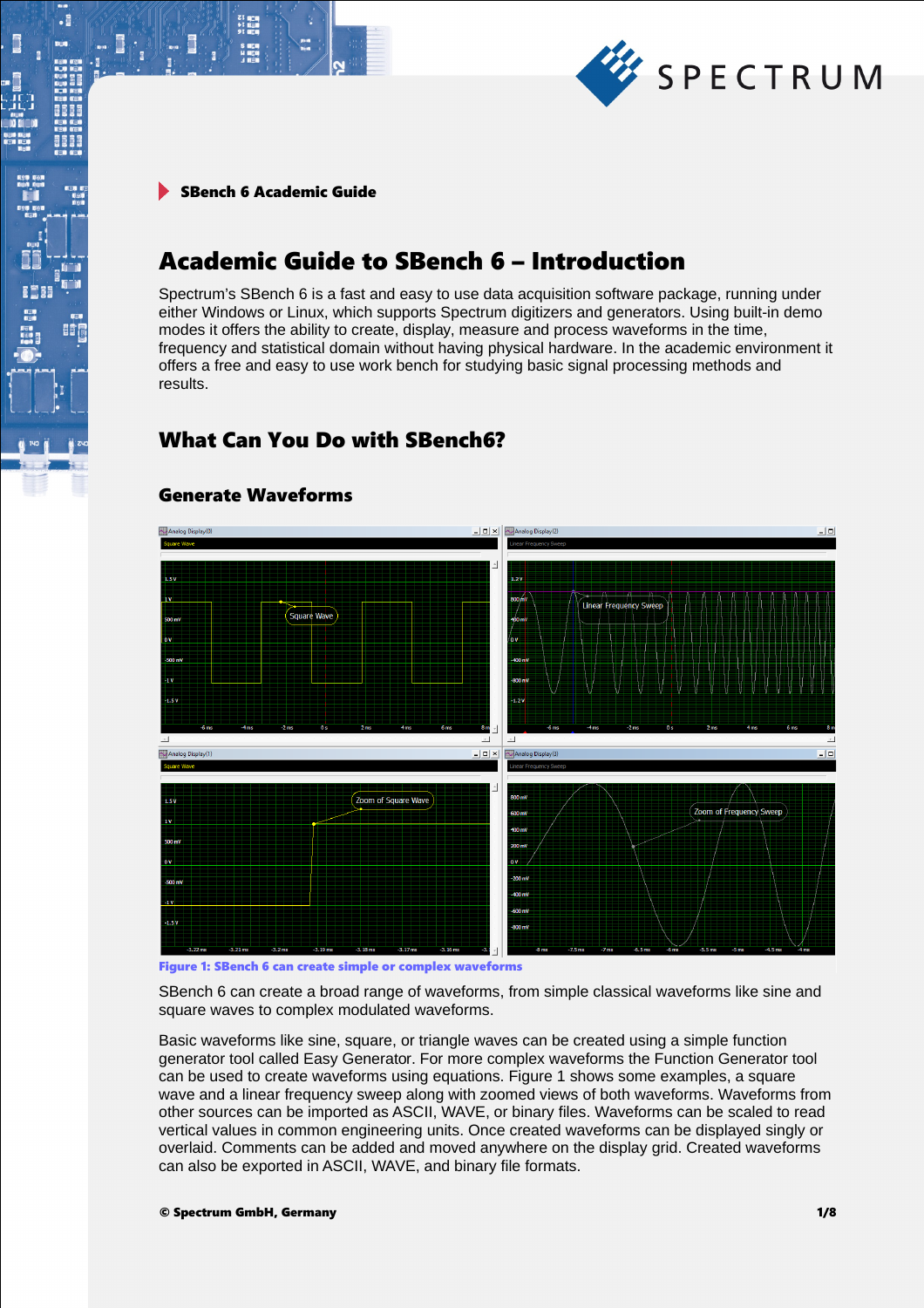

 $\begin{array}{l} \text{Z} \parallel \text{R} \parallel \text{R} \parallel \text{R} \parallel \text{R} \parallel \text{R} \parallel \text{R} \parallel \text{R} \parallel \text{R} \parallel \text{R} \parallel \text{R} \parallel \text{R} \parallel \text{R} \parallel \text{R} \parallel \text{R} \parallel \text{R} \parallel \text{R} \parallel \text{R} \parallel \text{R} \parallel \text{R} \parallel \text{R} \parallel \text{R} \parallel \text{R} \parallel \text{R} \parallel \text{R} \parallel \text{R} \parallel \text{R} \parallel \text{R} \parallel \text{R} \parallel \text{R} \parallel \text{$ 

S MEN<br>H MEN

 $\cdot$ 

8661

**II** 

I

# Arithmetically Manipulate Waveforms



Figure 2: Using waveform multiplication to gate a single cycle of a sawtooth waveform by multiplying itby a unit pulse.

Once created waveforms can be arithmetically processed by adding, subtracting, multiplying or dividing them. Figure 2 provides an example of a sawtooth waveform being gated by a unit amplitude pulse using multiplication. The result is a single sawtooth. In a similar manor two waveforms can be subtracted from each other to form their differential signal or current and voltage waveforms can be multiplied to produce a power waveform.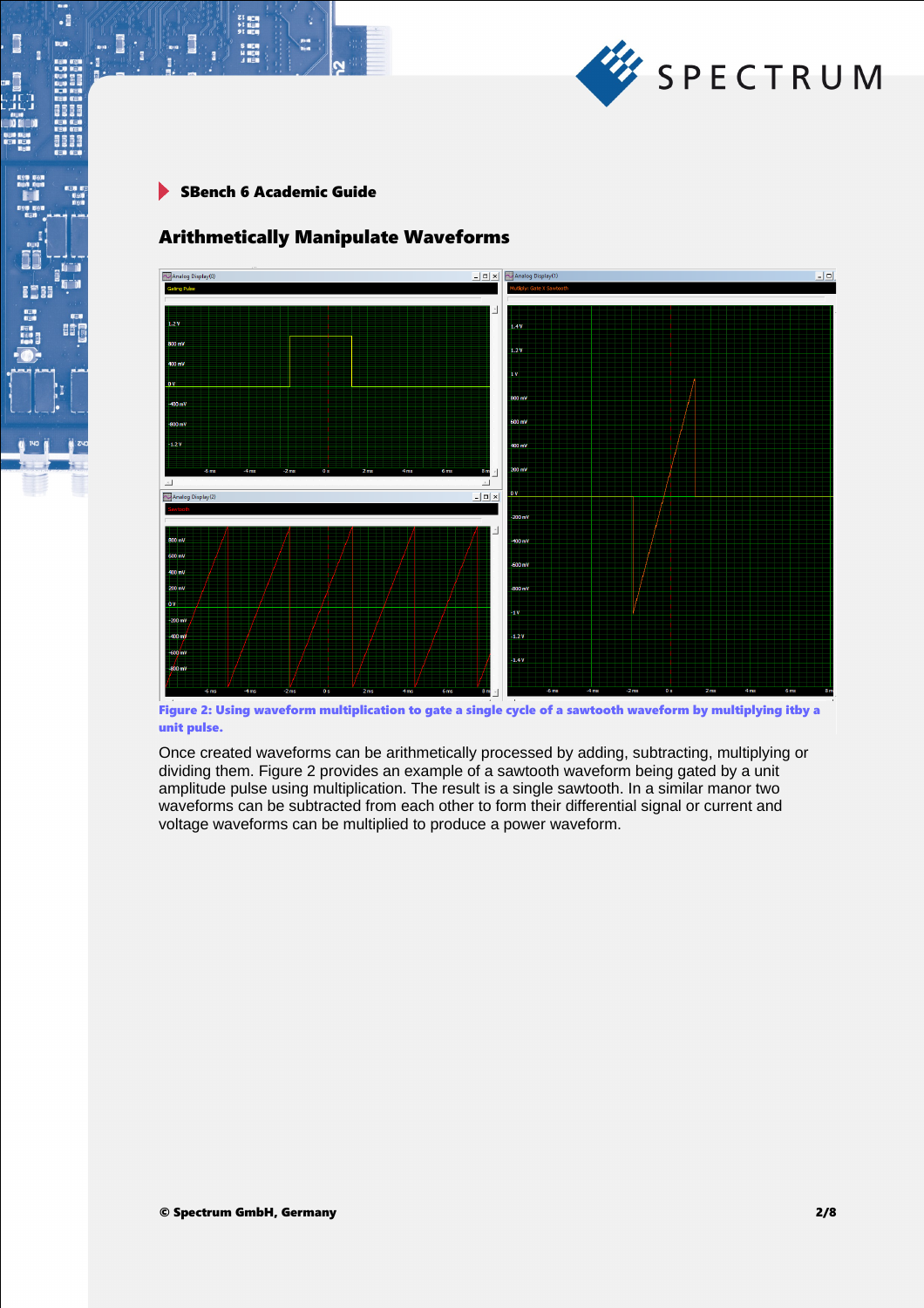

 $\begin{array}{l} \text{Z} \parallel \text{R} \parallel \text{R} \parallel \text{R} \parallel \text{R} \parallel \text{R} \parallel \text{R} \parallel \text{R} \parallel \text{R} \parallel \text{R} \parallel \text{R} \parallel \text{R} \parallel \text{R} \parallel \text{R} \parallel \text{R} \parallel \text{R} \parallel \text{R} \parallel \text{R} \parallel \text{R} \parallel \text{R} \parallel \text{R} \parallel \text{R} \parallel \text{R} \parallel \text{R} \parallel \text{R} \parallel \text{R} \parallel \text{R} \parallel \text{R} \parallel \text{R} \parallel \text{R} \parallel \text{$ 

S MEN<br>H MEN

 $\cdot$ 

8661

BÔ

I

# Measurements on Waveforms



Figure 3: Measurement example showing the use of cursor and a small sample of measurementparameters applied to a half wave rectified sine waveform.

Time domain waveforms display amplitude information versus time. Dual cursors, on each display grid, offer a simple means of measuring the amplitudes and their respective time differences. In addition, a large number of amplitude and timing measurement parameters are available to provide information about the waveforms. Figure 3 provides an example of a half wave rectified sine waveform. Cursors measure the width of a pulse at half amplitude while parameters are used to measure the signal's maximum, peak to peak, average, and effective amplitudes along with the frequency and number of full cycles.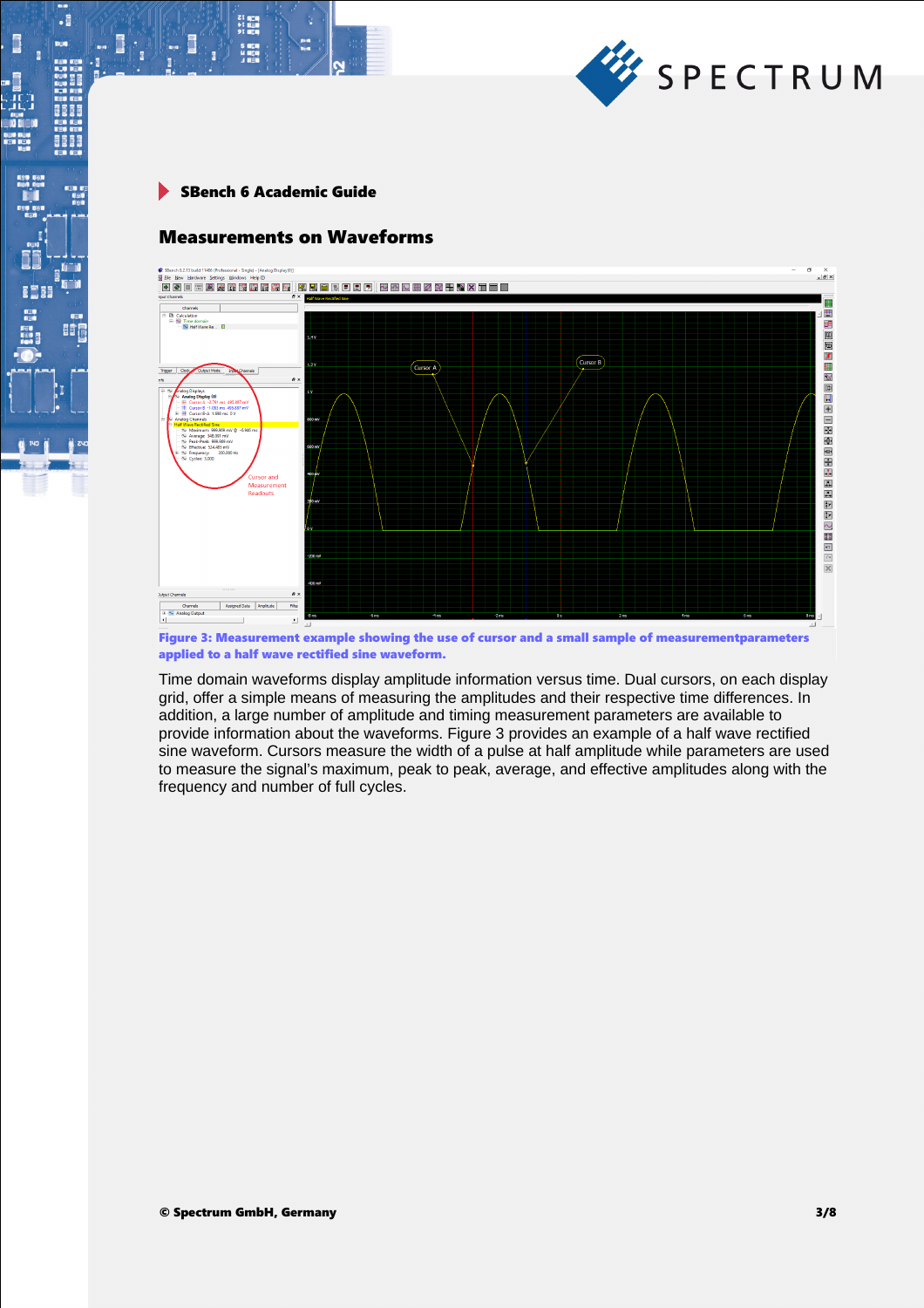

 $\begin{array}{l} \text{Z} \parallel \text{R} \parallel \text{R} \parallel \text{R} \parallel \text{R} \parallel \text{R} \parallel \text{R} \parallel \text{R} \parallel \text{R} \parallel \text{R} \parallel \text{R} \parallel \text{R} \parallel \text{R} \parallel \text{R} \parallel \text{R} \parallel \text{R} \parallel \text{R} \parallel \text{R} \parallel \text{R} \parallel \text{R} \parallel \text{R} \parallel \text{R} \parallel \text{R} \parallel \text{R} \parallel \text{R} \parallel \text{R} \parallel \text{R} \parallel \text{R} \parallel \text{R} \parallel \text{R} \parallel \text{$ 

S MEN<br>H MEN

### Filter Signals

 $\cdot$ 

I

EÔ



Figure 4: A 1.5 kHz low pass filter applied to a linear frequency sweep. Low, high, bandpass FIR filters are available

SBench 6 offers the ability to create, study, and apply low pass, high pass, bandpass and custom finite impulse response (FIR) filters. Figure 4 shows a linear frequency sweep applied to a 1.5 kHz low pass filter and the resultant filtered output. Filtering is an easy wave to remove noise from a signal within selected frequency ranges. It can be used to improve signal-to-noise ratios and effective increase measurement resolution even for single shot acquisition.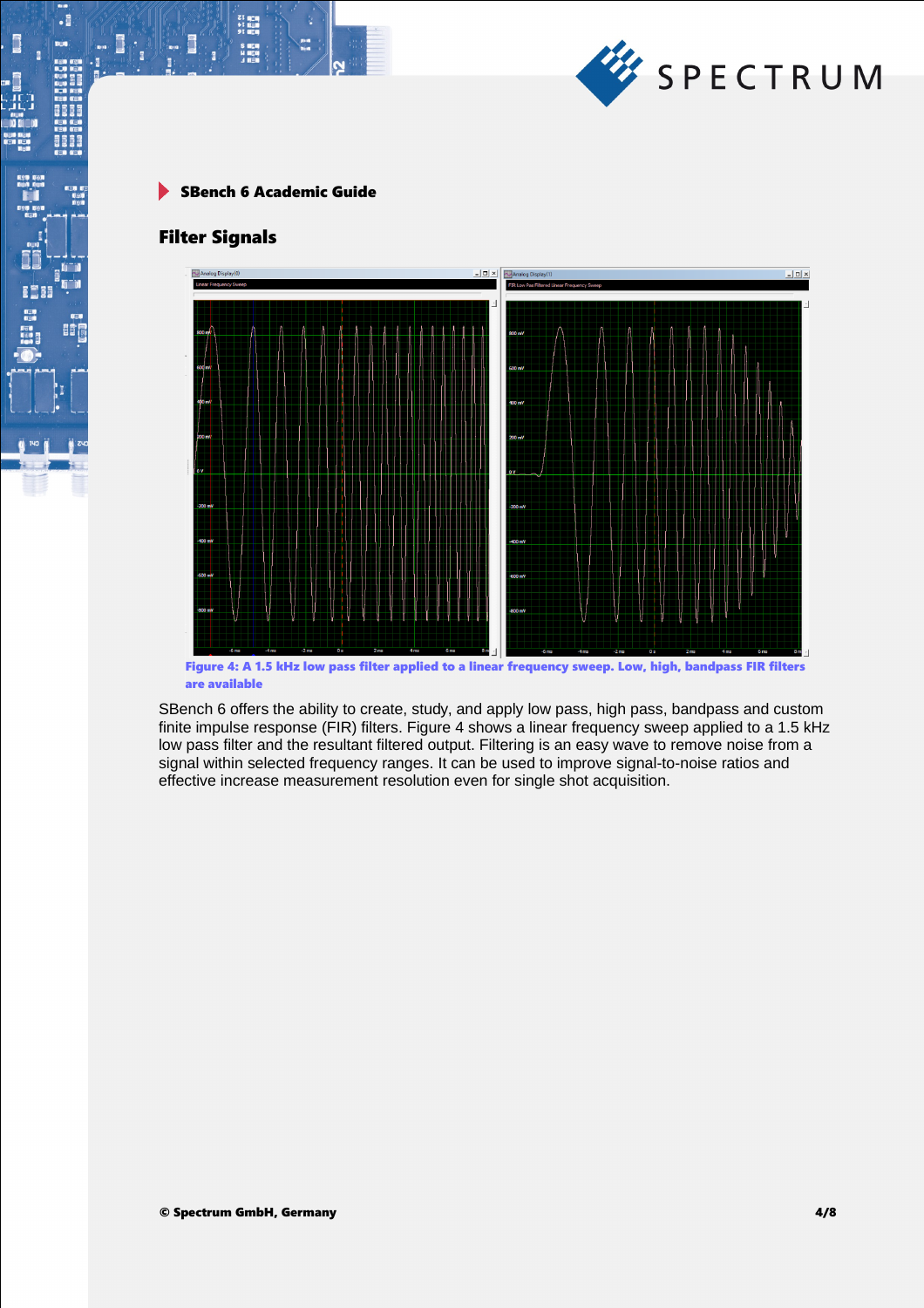

SBench 6 Academic Guide  $\blacktriangleright$ 

# Signal Averaging

s<br>Hiera

Ē

 $\cdot$ 

I

瞳



Figure 5: Using a moving average to remove noise from a sine wave.

SBench offers the choice of ensemble or moving averaging on signals or their spectra. In Figure 5 a moving average is used to remove noise from a sine wave. Like filtering averaging improves the signal to noise ratio, raising signals out of background noise.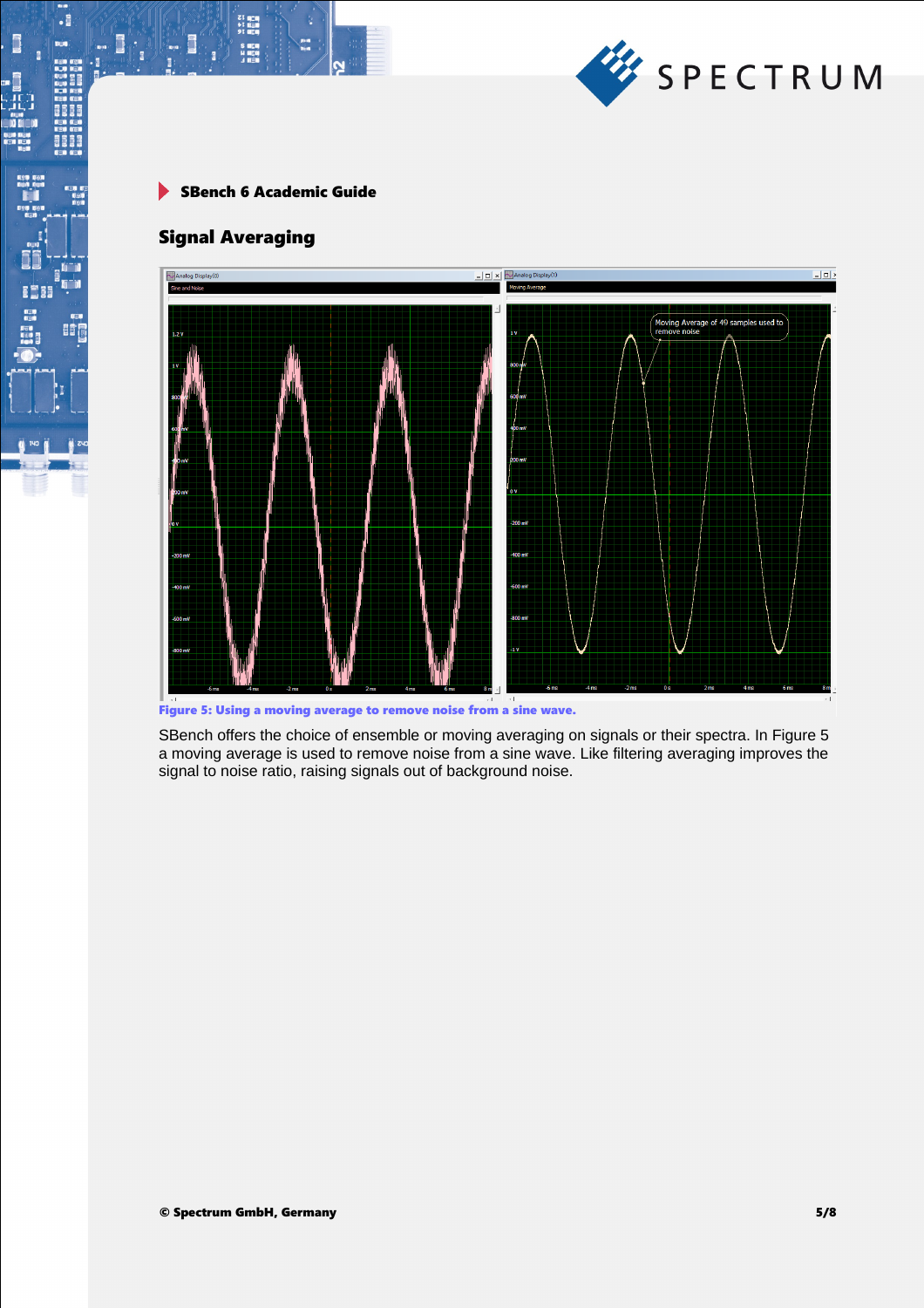

#### Spectrum Analysis

21 mgm<br>41 mgm<br>91 mgm

 $\cdot$ 

EÔ



Figure 6: Using the Fast Fourier Transform to view the frequency content of a square wave.

SBench 6 includes Fast Fourier Transform (FFT) to view the signals you create in the frequency domain. An FFT allows you to look at the frequency content of a signal, determine the frequency response of filters and other signal processing functions.

## Convert Signals between the Analog and Digital Domains

Analog Signals can be converted into digital signals using SBench 6 to view them in the digital domain. These same digital versions of the signal can also be converted back into the analog domain with a different digital resolution as shown in Figure 7. This allows you to evaluate the effects of digital resolution on you signal.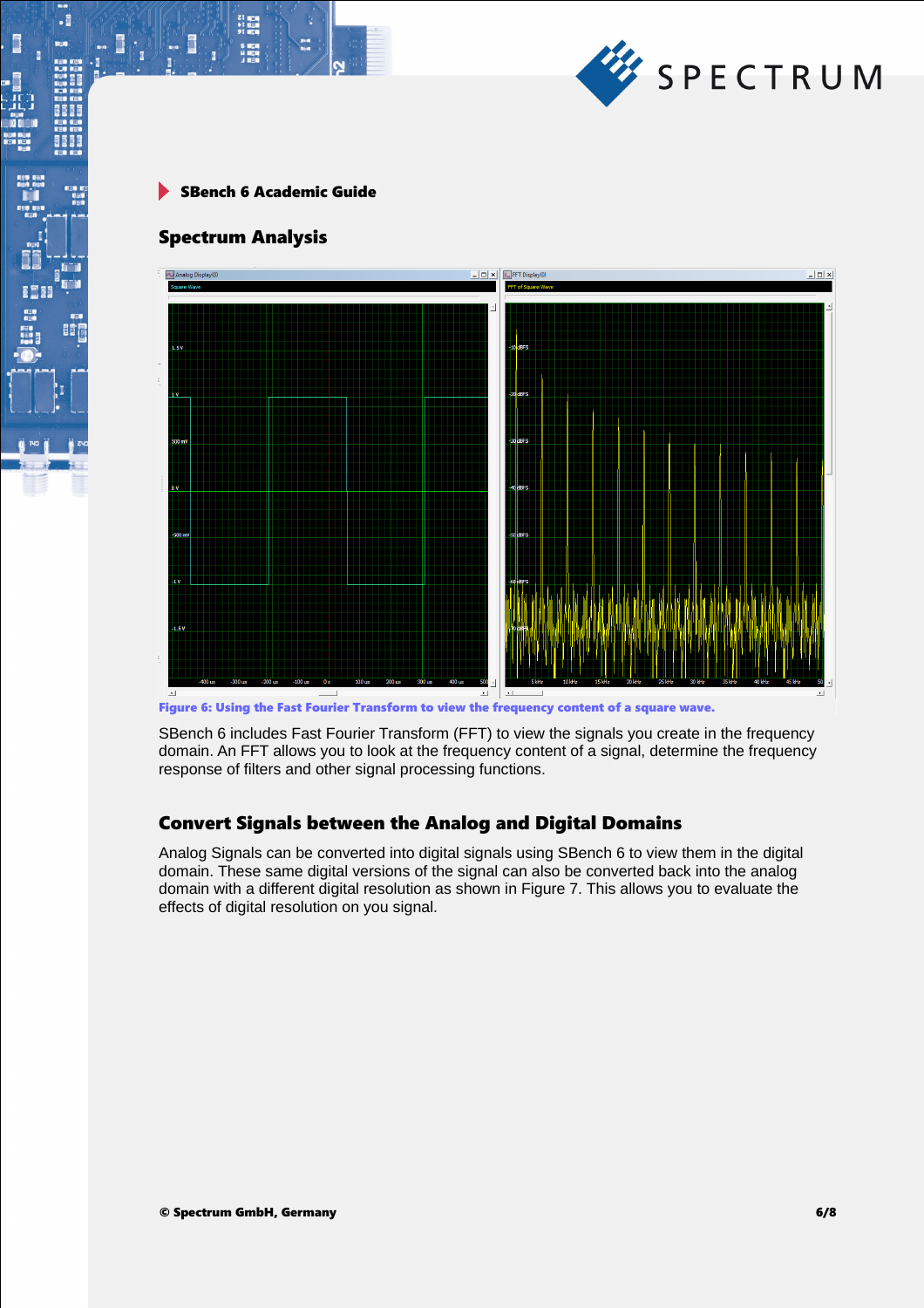

21 mgm<br>51 mgm<br>91 mgm

.

間



Figure 7: An analog signal converted into a 16 bit digital signal and then converted back to the analog domain with only 6 bit resolution. Note the loss of detail at lower amplitude levels.

The analog signal on the right side of Figure 7 was converted from the digital domain with only 6 bit resolution. Notice the effect on the low amplitude signal components.

#### Histograms

Histograms provide a view of the signal in the statistical domain. They show the probability that a given sample within the signal is within a fixed voltage range. The histogram is an estimation of the probability density function (PDF) of the waveform. SBench 6 can also show the histogram of a waveform like the histogram of a noisy sine wave shown in Figure 8.